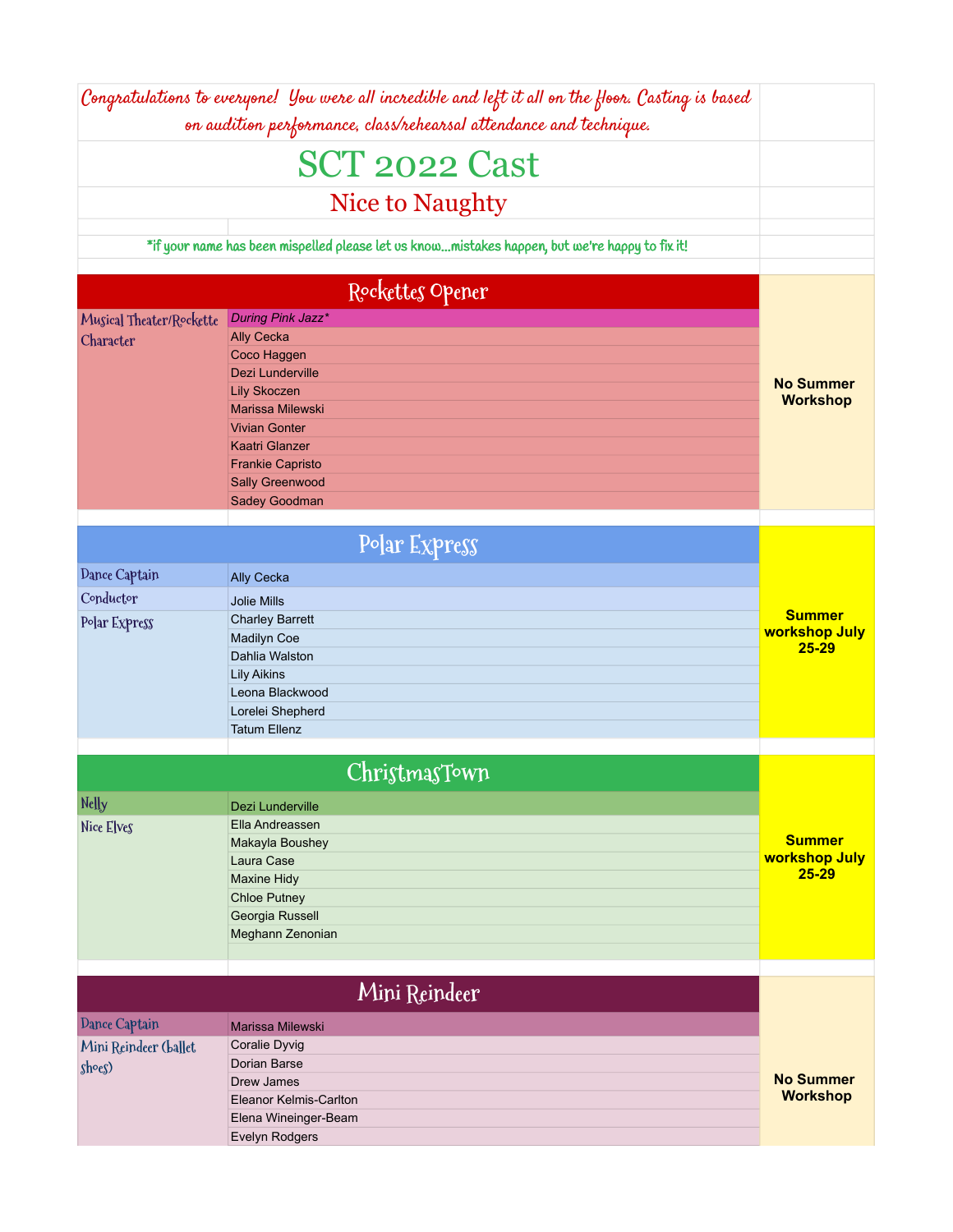|                      | Grace Welch<br>Kejoy Espinoza<br>Saydee Palmer |                                |
|----------------------|------------------------------------------------|--------------------------------|
|                      |                                                |                                |
|                      | Mini Elves                                     |                                |
| Dance Captain        | Sally Greenwood                                |                                |
| Musical Theater/Jazz | <b>McKinley Dement</b>                         |                                |
|                      | <b>Anita Luther</b>                            | <b>Summer</b>                  |
|                      | <b>Aliyah Morvee</b>                           | workshop July                  |
|                      | <b>Rae Parks</b>                               | $25 - 29$                      |
|                      | <b>Annie Silvestri</b>                         |                                |
|                      | <b>Olivia Smith</b>                            |                                |
|                      | <b>Saylor Vail</b>                             |                                |
|                      | <b>Lola Vanmiert</b>                           |                                |
|                      | A Christmas Song                               |                                |
| Nelly                | Dezi Lunderville                               | No summer                      |
| Jolie                |                                                | workshop                       |
|                      | <b>Frankie Capristo</b>                        |                                |
| Nice Elves           | <b>All Nice Elves</b>                          |                                |
|                      | Toys                                           |                                |
| Dance Captain        | Kaatri Glanzer                                 |                                |
| Jolie                | <b>Frankie Capristo</b>                        | <b>Summer</b>                  |
| Toys                 | Eliza Keliher                                  | workshop July                  |
|                      | Stella Rosinski                                | $25 - 29$                      |
|                      | <b>Madeline Serier</b>                         |                                |
|                      | Julia Tin                                      |                                |
|                      | Aine Watson                                    |                                |
|                      | Elsa Porter<br>Daphne Glanzer                  | No summer                      |
|                      | Rosie Lee                                      | workshop                       |
|                      |                                                |                                |
|                      | Hot Chocolate                                  |                                |
| Dance Captain        | <b>Vivian Gonter</b>                           |                                |
| Musical Theater/Jazz | <b>Farah Bennett</b>                           |                                |
|                      | <b>Tatum Bright</b>                            |                                |
|                      | <b>Grace Deets</b>                             | <b>Summer</b>                  |
|                      | <b>Heidi Haley</b>                             | workshop July<br>$25 - 29$     |
|                      | <b>Eliza Hiltner</b>                           |                                |
|                      | Maggie Lee<br>Harper Perzigian                 |                                |
|                      | <b>Brooklyn Piper</b>                          |                                |
|                      | <b>Violet Russell</b>                          |                                |
|                      | <b>Isabel Vanmiert</b>                         |                                |
|                      |                                                |                                |
|                      | Candy                                          |                                |
| Dance Captain        | Dezi Lunderville                               |                                |
| Jazz/Jazz Funk       | <b>Lillian Dodd</b>                            |                                |
|                      | Zoe Flynn                                      |                                |
|                      | Carissa Hostetler<br>Harper Schaplow           | <b>Summer</b><br>workshop July |
|                      | <b>Carly Selnes</b>                            | $25 - 29$                      |
|                      |                                                |                                |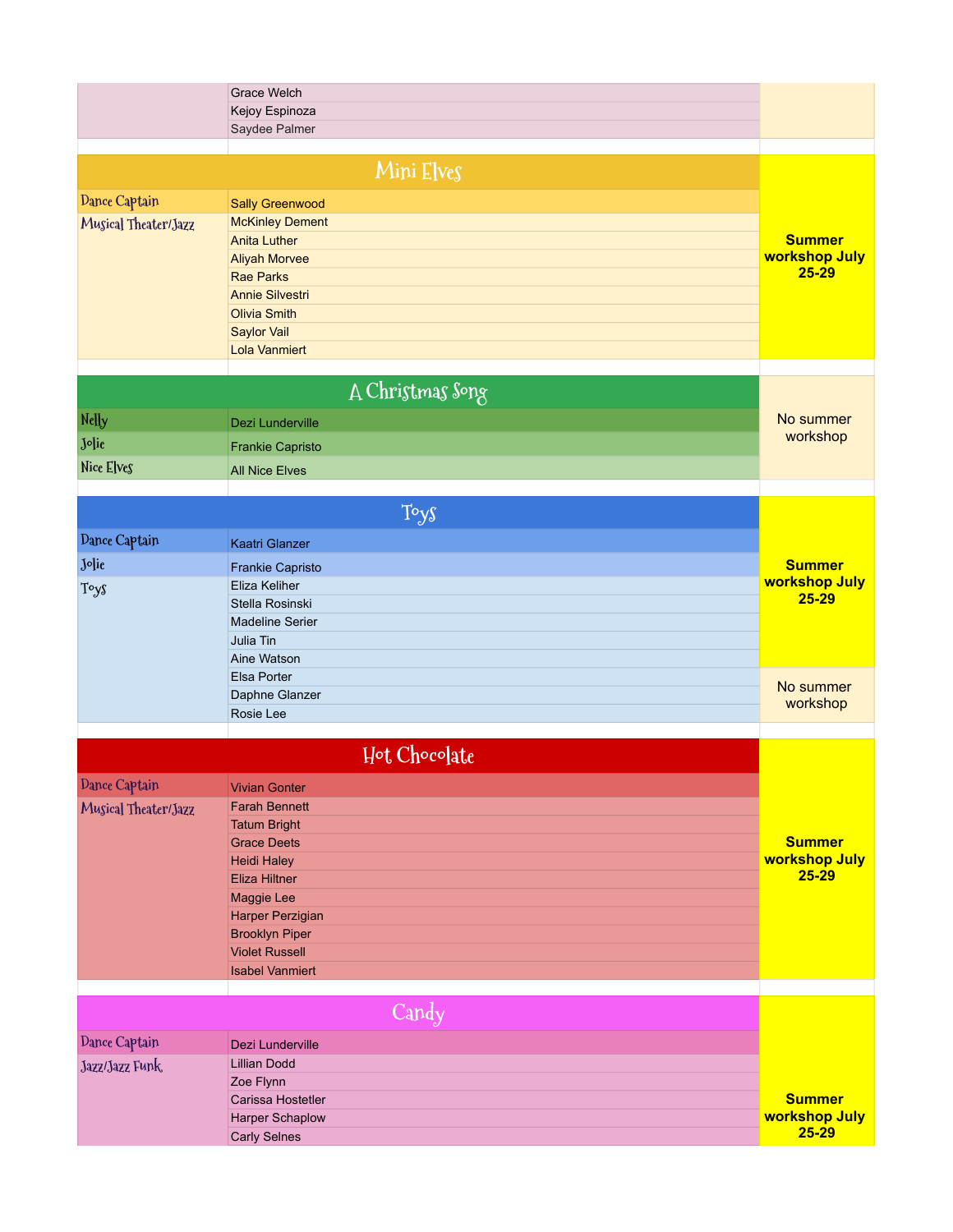|                         | Daphne Shepherd<br><b>Lauren Smith</b> |               |
|-------------------------|----------------------------------------|---------------|
|                         | <b>Lily Stephens</b>                   |               |
|                         | Ashlyn VanDyken                        |               |
|                         | <b>Brielle Visser</b>                  |               |
|                         |                                        |               |
|                         | Mrs. Claus' Girls                      |               |
| Lead Girls              | <b>Ava Kleinknecht</b>                 |               |
|                         | Myla Harmon                            |               |
| Girls                   | <b>Blakely Cecka</b>                   |               |
|                         | <b>Claire Mellick</b>                  | <b>Summer</b> |
|                         | Ella Jones                             | workshop July |
|                         | Elsa Watson                            | $25 - 29$     |
|                         | <b>Frankie Alarcon</b>                 |               |
|                         | Sophia Balsiger                        |               |
|                         | Sydney Huso<br>Hayden Macdonald        |               |
|                         | Anna Goering                           |               |
|                         |                                        |               |
|                         | Marionettes                            | <b>Summer</b> |
| Musical                 | Ally Cecka                             | workshop July |
| Theater/Character heels | Coco Haggen                            | $25 - 29$     |
|                         | Lily Skoczen                           |               |
|                         |                                        |               |
|                         | Step into Christmas                    |               |
| Jazz                    | <b>Nelly and Nice Elves</b>            |               |
|                         | <b>Mini Elves</b>                      | No summer     |
|                         | <b>Hot Chocolate</b>                   | workshop      |
|                         | Girls                                  |               |
|                         | <b>Toys</b>                            |               |
|                         | <b>Marionettes</b>                     |               |
|                         | Candy                                  |               |
|                         | Through the woods                      |               |
| Oogie Boogie Man        | Kaatri Glanzer                         |               |
| Misfits                 | Kayleigh Proctor-Finnegan              |               |
|                         | Lucy Naiman                            | No summer     |
|                         | Sasha Antonova                         | workshop      |
|                         | Jayda Wald                             |               |
| Naughty Elves           | Sally Greenwood                        |               |
|                         | Liza Jane Price                        |               |
|                         | Meaghan MacGregor                      |               |
|                         |                                        |               |
|                         | Santa Imposters                        | No summer     |
| Tap                     | <b>Teachers</b>                        | workshop      |
|                         |                                        |               |
|                         | Naughty Elves                          | <b>Summer</b> |
| Jazz                    | Sally Greenwood                        | workshop July |
|                         | Liza Jane Price                        | $25 - 29$     |
|                         | Meaghan MacGregor                      |               |
|                         |                                        |               |
|                         |                                        |               |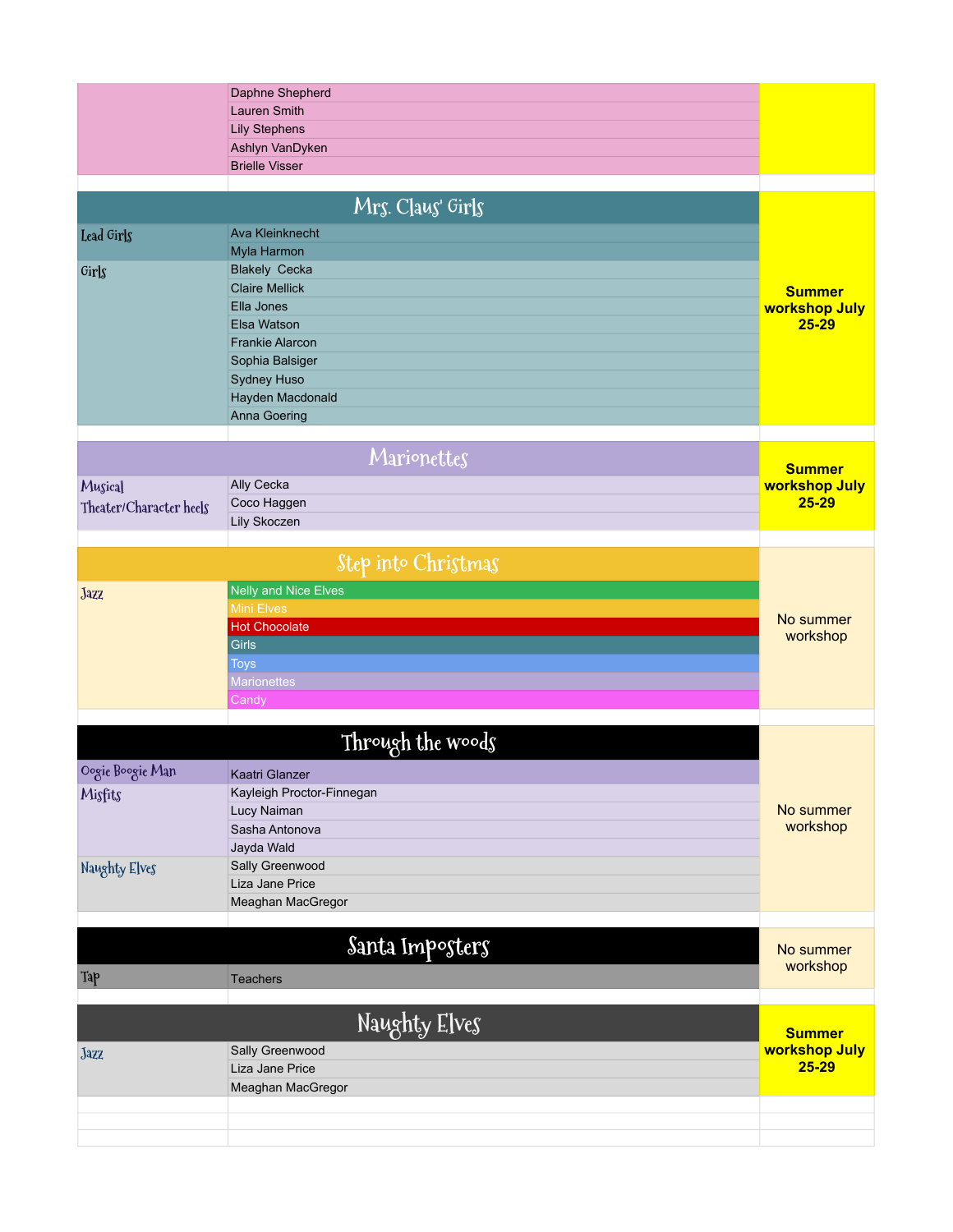|                          | Misfits                                                                                                                                                                    |                                             |
|--------------------------|----------------------------------------------------------------------------------------------------------------------------------------------------------------------------|---------------------------------------------|
| Musical Theater Jazz     | <b>Taylor Klander</b><br><b>Cora Smith</b><br>Jayda Wald<br>Sasha Antonova<br>Satya Seid<br>Eva Smith<br>Kayleigh Proctor-Finnegan<br>Lucy Naiman                          | <b>Summer</b><br>workshop July<br>$25 - 29$ |
|                          | Mini Naughties                                                                                                                                                             |                                             |
| Jazz Funk                | <b>Ada Schultz</b><br>Annie Harmon<br>Emily Macgregor<br>Parker Hall<br>Lauryn Morison<br>Veronica Jordan<br>Lyah Sandell<br>Sydney Huso<br>Hayden Macdonald<br>Ella Jones | <b>Summer</b><br>workshop July<br>$25 - 29$ |
|                          | Oogie Boogie's Song                                                                                                                                                        |                                             |
| Oogie Boogie             | Kaatri Glanzer                                                                                                                                                             | <b>Summer Workshop</b><br>date TBD          |
| Oogie Elves              | Ella Andreassen<br>Makayla Boushey<br>Laura Case<br>Maxine Hidy<br>Chloe Putney<br>Georgia Russell<br>Meghann Zenonian                                                     | No summer<br>workshop                       |
|                          | Elkie                                                                                                                                                                      | <b>Summer</b>                               |
| Pointe                   | <b>Vivian Gonter</b>                                                                                                                                                       | <b>Workshop date</b><br><b>TBD</b>          |
|                          | Fairies                                                                                                                                                                    | <b>Summer</b>                               |
| Christmas Fairies-Pointe | Sadey Goodman<br>Marissa Milewski                                                                                                                                          | <b>Workshop date</b><br><b>TBD</b>          |
| Fairies (ballet)         | Audria Rosinski<br>Eleanor Anderson<br><b>Lucy Potts</b><br>Makenzie Milewski                                                                                              | <b>Summer</b><br>workshop July<br>$25 - 29$ |
|                          | Miss Paige<br>Miss Sam<br>Miss Isa<br>Miss Sophia                                                                                                                          | No summer<br>workshop                       |
|                          | <b>Battle Scene</b>                                                                                                                                                        |                                             |
| Nelly                    | Dezi Lunderville                                                                                                                                                           |                                             |
| Nice Elves               | <b>Chloe Putney</b><br>Meghann Zenonian                                                                                                                                    |                                             |